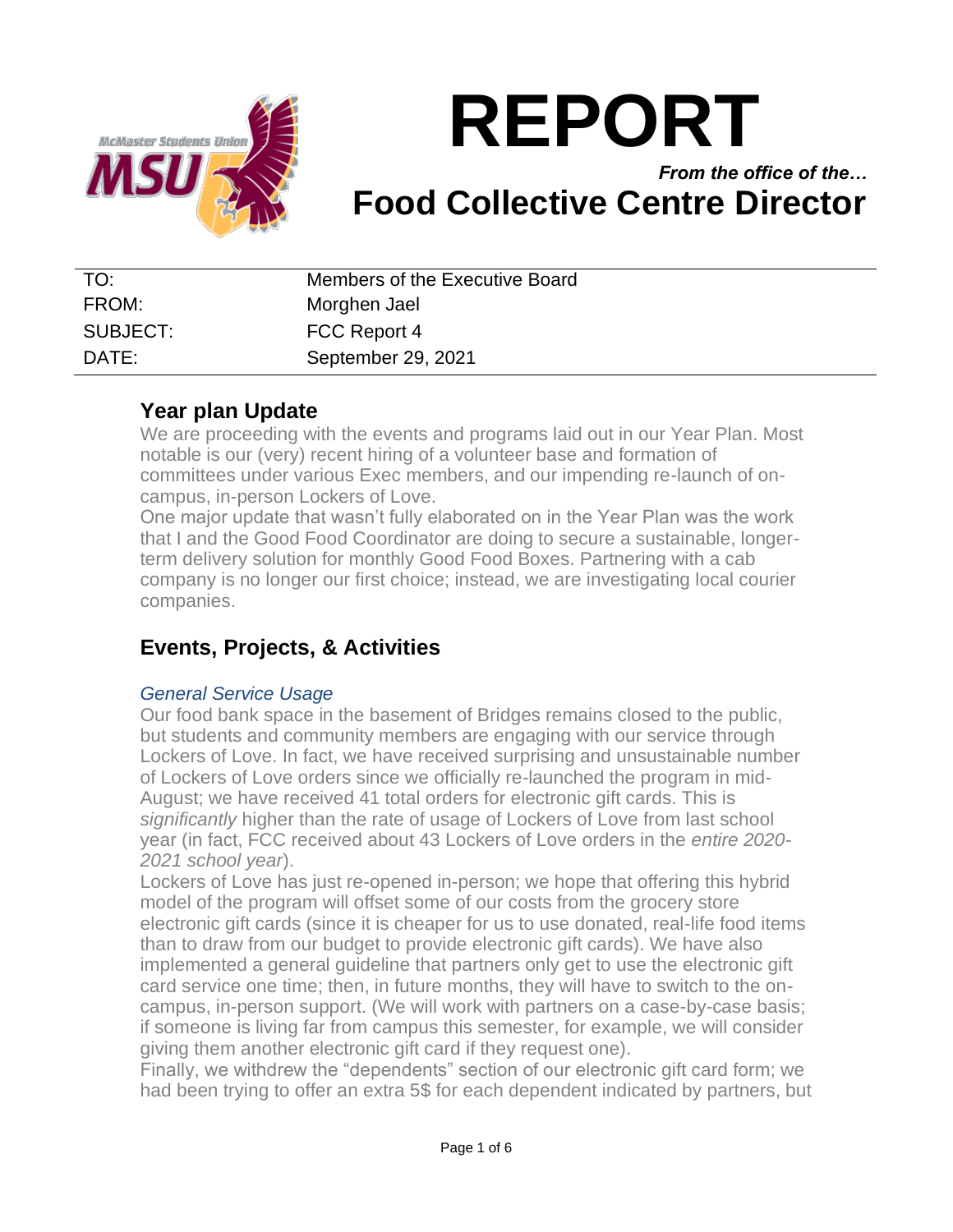we removed this option to conserve our budget. We will still take dependents into account when fulfilling in-person orders, though: giving them two cans of soup instead of one, for example, on a case-by-case basis.

We have repeatedly requested a meeting with VP Finance to discuss our dwindling Reserve budget but have yet to secure a time. We hope to meet with the VP Finance in the near future about this.

#### *Projects & Events: Good Food Box (On-going)*

I am submitting this report on the day of our first Good Food Box pick-up. We received 11 orders this month, and offered on-campus pick-up only (i.e., did not offer delivery). Due to increased costs of the Good Food Program at The Salvation Army (our new GFB partner this year), we had to increase the cost of Good Food Boxes from last year's 12\$ and 15\$ to 15\$ (for FCC Partners) and 18\$ (for general community members). Only 3 of these boxes were ordered by FCC Partners, so the FCC's total subsidization cost is 9\$ (since we paid the Salvation Army 18\$ for each box).

The Good Food Coordinator and I are actively investigating local courier companies and asking them for quotes, to help establish a long-term delivery solution for these boxes. We have a meeting set up with VP Admin and the Director of Communications and Marketing; we will further discuss our delivery plans with them then.

#### *Projects & Events: Virtual (Plant-Based) Community Cook-Along (Upcoming)*

This Zoom event is an expanded version of our monthly Community Kitchen Workshops; it is a partnership with Meal Exchange Canada (via McMaster's Meal Exchange Student Ambassador), who has generously provided 50\$ grocery store gift cards to offer to a limited number of participants that sign up for the event on a first-come, first-served basis. The gift cards are intended to help cover the costs of ingredients for the event. Our Community Kitchen Coordinator and the Meal Exchange Student Ambassador will co-lead the cook-along, and help participants to cook first a tofu curry meal, then a tofu pudding for dessert.

#### *Projects & Events: FCC Volunteer Orientation (Complete)*

On Wednesday September 22, the FCC Exec team held a virtual orientation session for our newly-hired volunteer base. We introduced the service and its operating policy, explained our branches of programming and how volunteers can become involved, and provided an introduction to the topic of food insecurity. We also had the opportunity to do ice breakers in breakout rooms, which was a great chance for volunteers to meet each other and Execs. The orientation was recorded, and volunteers who couldn't attend were sent the link to review on their own time.

## **Outreach & Promotions**

#### *Summary*

We have been promoting several of our events and programs on social media (e.g., the Community Cook-Along and the September Good Food Box), which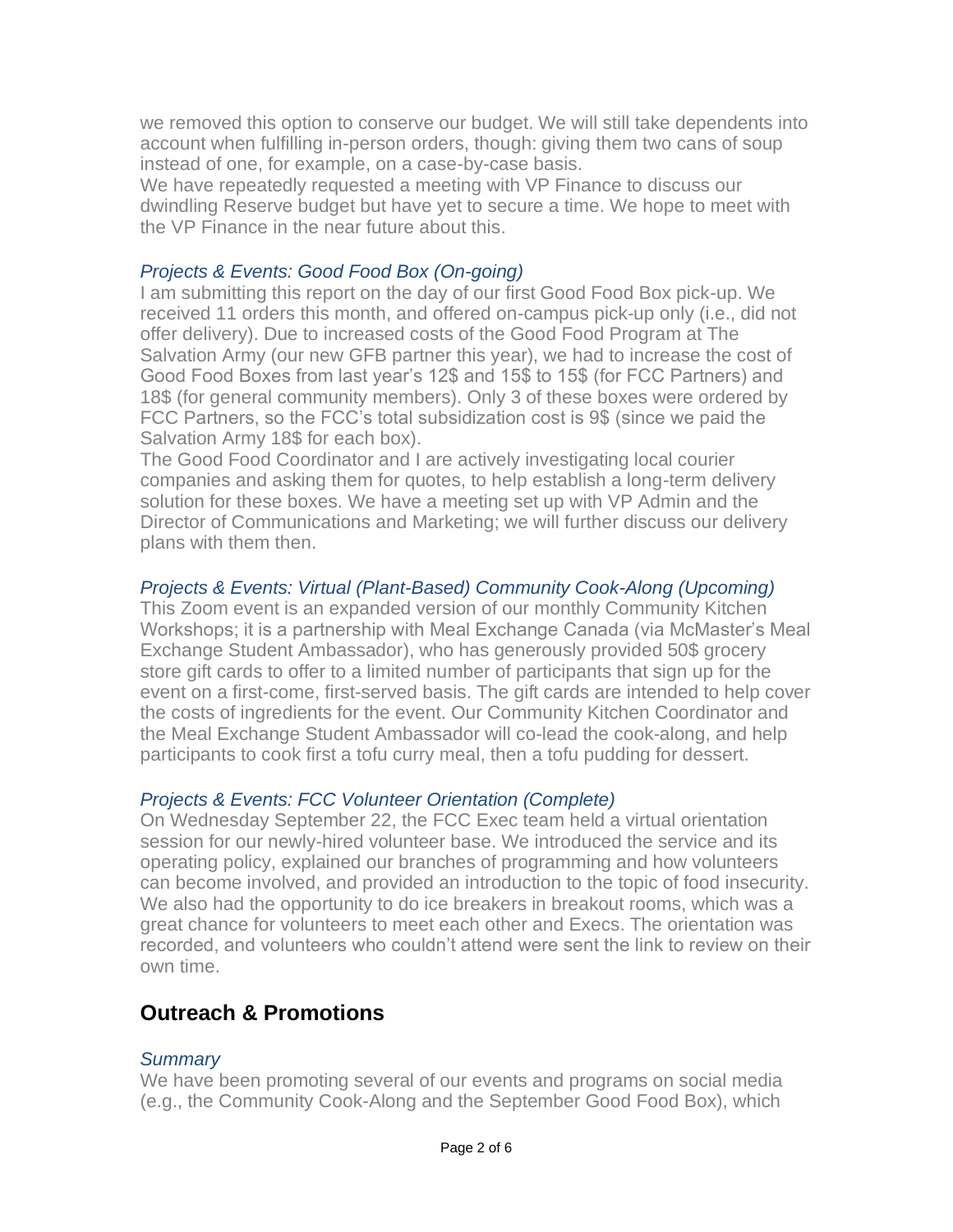provides folks that follow us with tangible action items and opportunities to get involved. We have also been re-sharing initiatives from other MSU Services to support them in network-building too!

#### *Promotional Materials*



## *Social Media Engagement since the Previous Report*

Instagram: We have 890 followers (up 78 from the previous report) Insights:





Twitter: We have 667 followers (up 7 from the previous report) Analytics: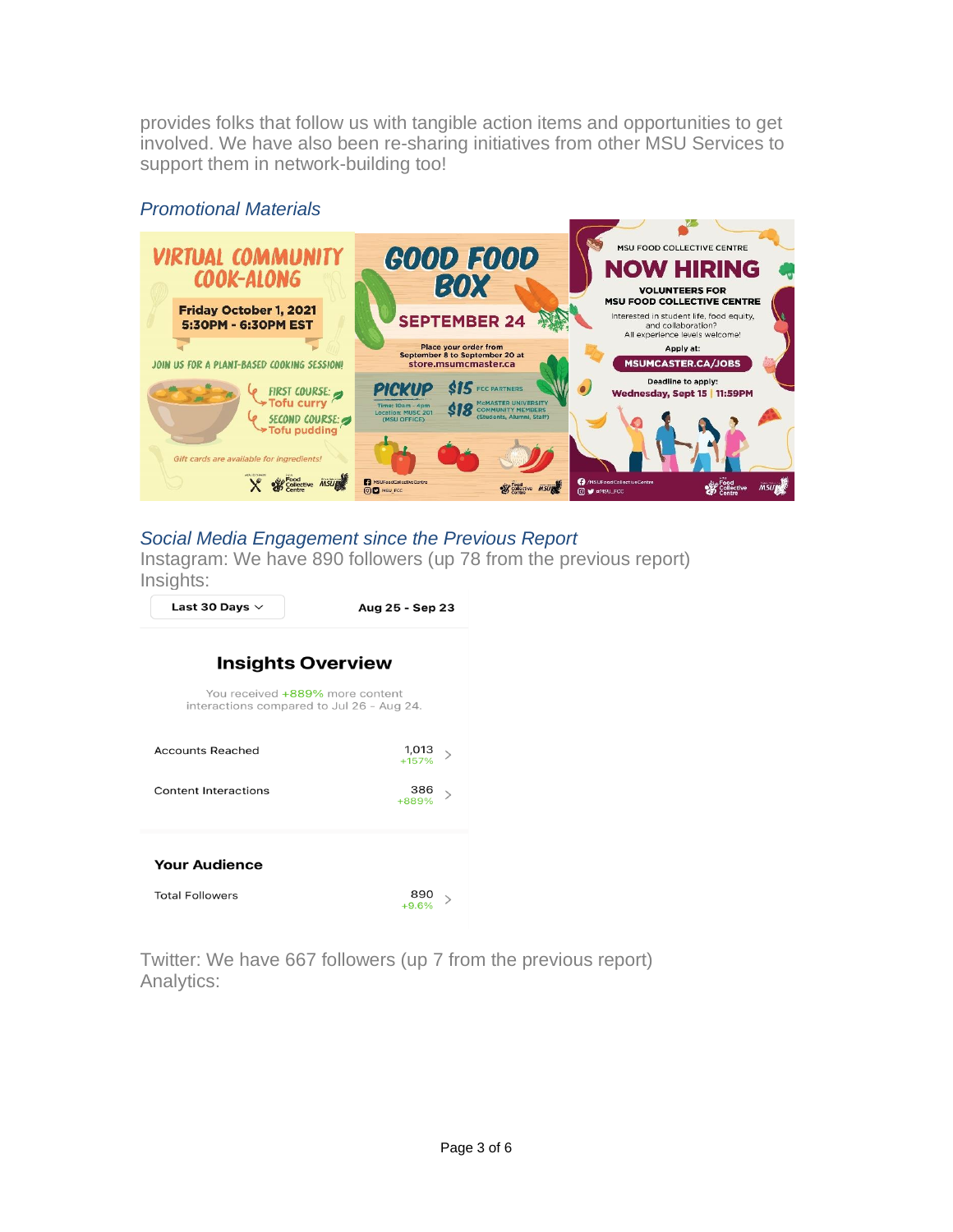|                           | Account home                                    |                                 | Collective |                     |                    |
|---------------------------|-------------------------------------------------|---------------------------------|------------|---------------------|--------------------|
| <b>Pood</b><br>Collective | <b>MSU Food Collective Centre @MSU FCC</b>      |                                 |            |                     | Page updated daily |
|                           | 28 day summary with change over previous period |                                 |            |                     |                    |
| <b>Tweets</b><br>61500.0% | Tweet impressions<br>$9,079$ 1780.6%            | Profile visits<br>$467$ 1641.3% | Mentions   | Followers<br>667 17 |                    |
| MAAA                      | MAR                                             |                                 |            |                     |                    |

Facebook: We have 1503 page likes (up 10 from the previous report) Page Insights:



Our social media engagement has increased because of our launch of events and campaigns like volunteer hiring and the Community Cook-Along. We also have encouraged all our volunteers to follow us on all platforms, so they are contributing to the uptick in engagement.

## **Finances**

#### *Budget Summary*

Since the last report, we have received a 50\$ donation from the External Relations office at McMaster (a focus group member requested that their renumeration be donated to the FCC instead); that now appears in our Sponsorships and Donations portion of the budget.

As described in "General Service Usage," we have been using up our Reserve budget at an unsustainable rate due to high uptake of the Lockers of Love program. There is evidently a lot of need among the McMaster community, and we don't want to withhold aid, but we also want to be smart with our budget! This has been a major challenge of budgeting this month.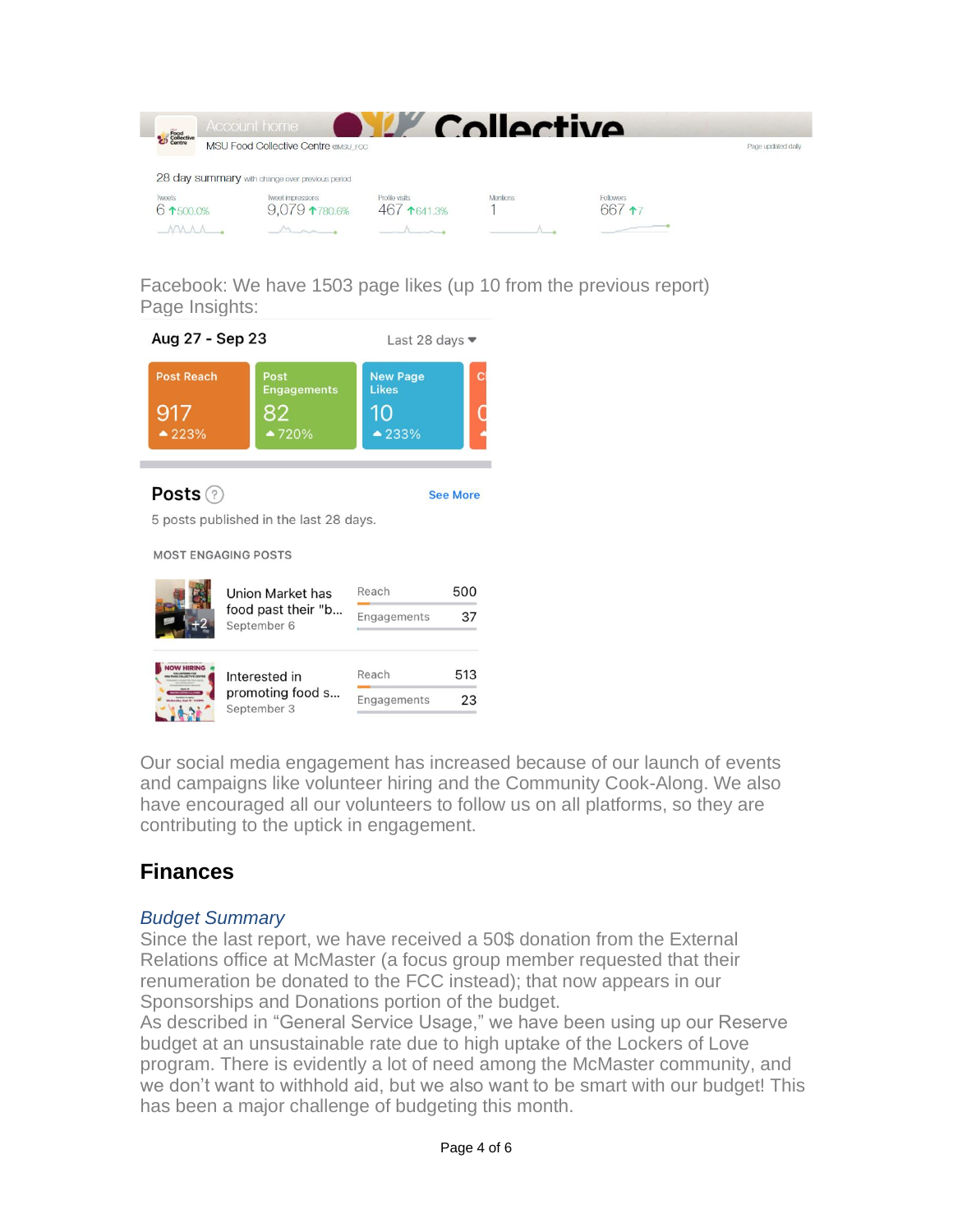As for Good Food Box, we are looking into long-term courier options for delivery; once we receive more quotes from companies, we will review them and assess whether/how they might be able to fit into our budget. We have received informal agreement from the VP Admin and VP Finance that some Good Food Box delivery costs might be able to be (at least partially covered) by the Services Special Project Fund, so we will investigate this very soon.

| <b>ACCOUNT</b><br><b>CODE</b>         | <i><b>ITEM</b></i>                      |  | <b>BUDGET/</b><br><b>COST</b> |  |  |
|---------------------------------------|-----------------------------------------|--|-------------------------------|--|--|
| 5003-0318                             | <b>FCC - OFFICE SUPPLIES</b>            |  |                               |  |  |
| <b>SUPPLIES</b>                       | <b>TOTAL SPENT IN LINE</b>              |  | 0                             |  |  |
|                                       | <b>REMAINING IN LINE</b>                |  | $\Omega$                      |  |  |
|                                       |                                         |  |                               |  |  |
| 6102-0318                             | FCC - ANNUAL CAMPAIGNS                  |  | 2300                          |  |  |
|                                       | <b>TOTAL SPENT IN LINE</b>              |  | 62.09                         |  |  |
|                                       | <b>REMAINING IN LINE</b>                |  | 2237.91                       |  |  |
| 6494-0318                             | FCC - VOLUNTEER RECOGNITION             |  | 750                           |  |  |
|                                       | <b>TOTAL SPENT IN LINE</b>              |  | 0                             |  |  |
|                                       | <b>REMAINING IN LINE</b>                |  | 750                           |  |  |
|                                       |                                         |  |                               |  |  |
| 6501-0318                             | FCC - ADVERTISING & PROMOTIONS          |  | 2300                          |  |  |
|                                       | <b>TOTAL SPENT IN LINE</b>              |  | 385                           |  |  |
|                                       | <b>REMAINING IN LINE</b>                |  | 1915                          |  |  |
|                                       |                                         |  |                               |  |  |
| 6603-0318                             | FCC - RESERVE                           |  | 1000                          |  |  |
|                                       | <b>TOTAL SPENT IN LINE</b>              |  | 785                           |  |  |
|                                       | <b>TOTAL REMAINING IN LINE</b>          |  | 215                           |  |  |
| <b>TOTALS</b>                         |                                         |  |                               |  |  |
| TOTAL BUDGETED DISCRETIONARY SPENDING |                                         |  | 6450                          |  |  |
| TOTAL ACTUAL DISCRETIONARY SPENDING   |                                         |  | 1232.09                       |  |  |
|                                       | <b>REMAINING DISCRETIONARY SPENDING</b> |  | 5217.91                       |  |  |

## **Executives & Volunteers**

We now have a volunteer base! They just completed FCC Orientation and they have been invited to join a Facebook Group. We are also collecting "Committee Interest Forms," where we can see which volunteers are interested in joining which committees, if any. Committees include Social and Political Advocacy Committee, Promotions Committee, and Community Kitchen Committee. The exec team is busy but happy. We are ironing out some details about regular exec meetings due to changing work schedules, but we continue to meet weekly regardless.